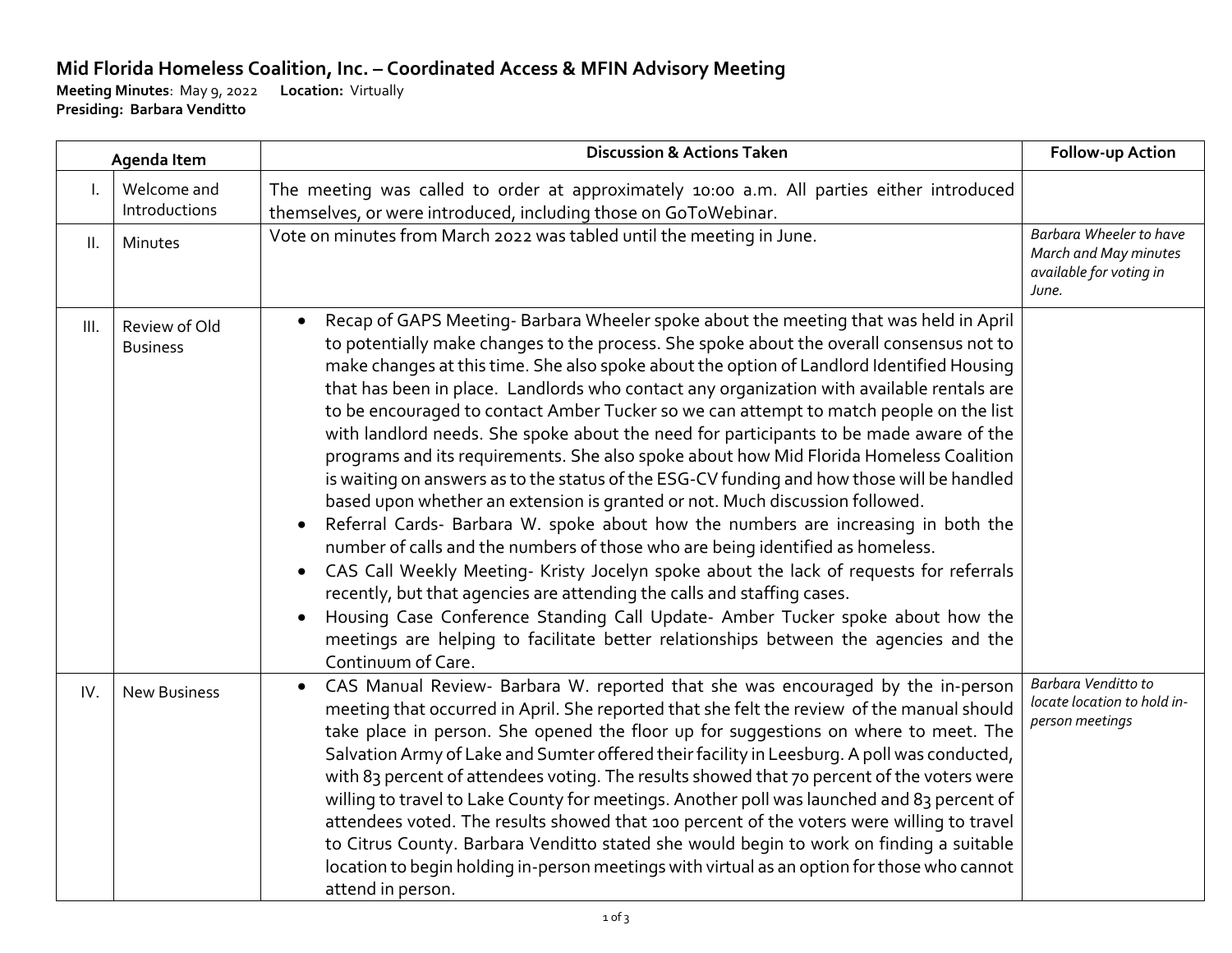## **Mid Florida Homeless Coalition, Inc. – Coordinated Access & MFIN Advisory Meeting**

**Meeting Minutes**: May 9, 2022 **Location:** Virtually

| Presiding: Barbara Venditto |                                   |                                                                                                                                                                                                                                                                                                                                                                                                                                                                                                                                                                                                                                                                                                                                                                                                                                     |  |  |  |  |  |
|-----------------------------|-----------------------------------|-------------------------------------------------------------------------------------------------------------------------------------------------------------------------------------------------------------------------------------------------------------------------------------------------------------------------------------------------------------------------------------------------------------------------------------------------------------------------------------------------------------------------------------------------------------------------------------------------------------------------------------------------------------------------------------------------------------------------------------------------------------------------------------------------------------------------------------|--|--|--|--|--|
|                             |                                   | CAS Evaluation Update- not discussed at this time.                                                                                                                                                                                                                                                                                                                                                                                                                                                                                                                                                                                                                                                                                                                                                                                  |  |  |  |  |  |
| V.                          | Other Business &<br>Announcements | Barbara W. brought up for discussion the feasibility of multiple users under one log in for<br>$\bullet$<br>our HMI system. This is not the standard practice, but an exception can be made by the<br>HMIS facilitator and has been made for some organizations. Another agency has come<br>forward asking for the same exception, and Barbara W. wanted to get the Continuum of<br>Care's opinions on this. Discussion occurred regarding process and procedures, training<br>certifications, and if these should be required before an agency can be allowed to enter into<br>HMIS. Much discussion followed. A poll was conducted and 83 percent of the attendees<br>voted. The results showed that 90 percent of the votes were for any agency users entering<br>into HMIS be required to complete HIPAA and Security Training. |  |  |  |  |  |
|                             |                                   | Motion: A motion was made to modify MFIN Policy 402 - User Training - to include DCF HIPAA<br>and Security Training for all MFIN Users. Certificates of the DCF training to be provided to the<br>MFIN Administrator prior to MFIN training and issuance of a user license.                                                                                                                                                                                                                                                                                                                                                                                                                                                                                                                                                         |  |  |  |  |  |
|                             |                                   | Motion by: Alicia Harrison<br>Second by: Jess Ebert<br>Approved: Unanimously                                                                                                                                                                                                                                                                                                                                                                                                                                                                                                                                                                                                                                                                                                                                                        |  |  |  |  |  |
|                             |                                   | Kristy J. reported on the current status of the Trainings offered by Mid Florida Homeless<br>Coalition. She reported that the Trauma Informed Care/VISPDAT Training is now available<br>online. She reported that the CAS Training needs to be rerecorded before it will be available<br>online.                                                                                                                                                                                                                                                                                                                                                                                                                                                                                                                                    |  |  |  |  |  |
| VI.                         | <b>Next Meeting</b>               | The next meeting will be Monday, June 13th, 2022, 10:00 a.m. virtually until further notice                                                                                                                                                                                                                                                                                                                                                                                                                                                                                                                                                                                                                                                                                                                                         |  |  |  |  |  |
| VII.                        | Adjournment                       | Motion: A motion was made to adjourn the meeting at approximately 10:43 a.m.<br>Motion by: Alicia Harrison Seconded by: Carolyn Phillips<br>Approved: Unanimously                                                                                                                                                                                                                                                                                                                                                                                                                                                                                                                                                                                                                                                                   |  |  |  |  |  |

Respectfully submitted by: Kristy Jocelyn **Barbara Venditto, Chair Chair Constanting Constanting Constanting Constanting Constanting Constanting Constanting Constanting Constanting Constanting Constanting Constanting C**